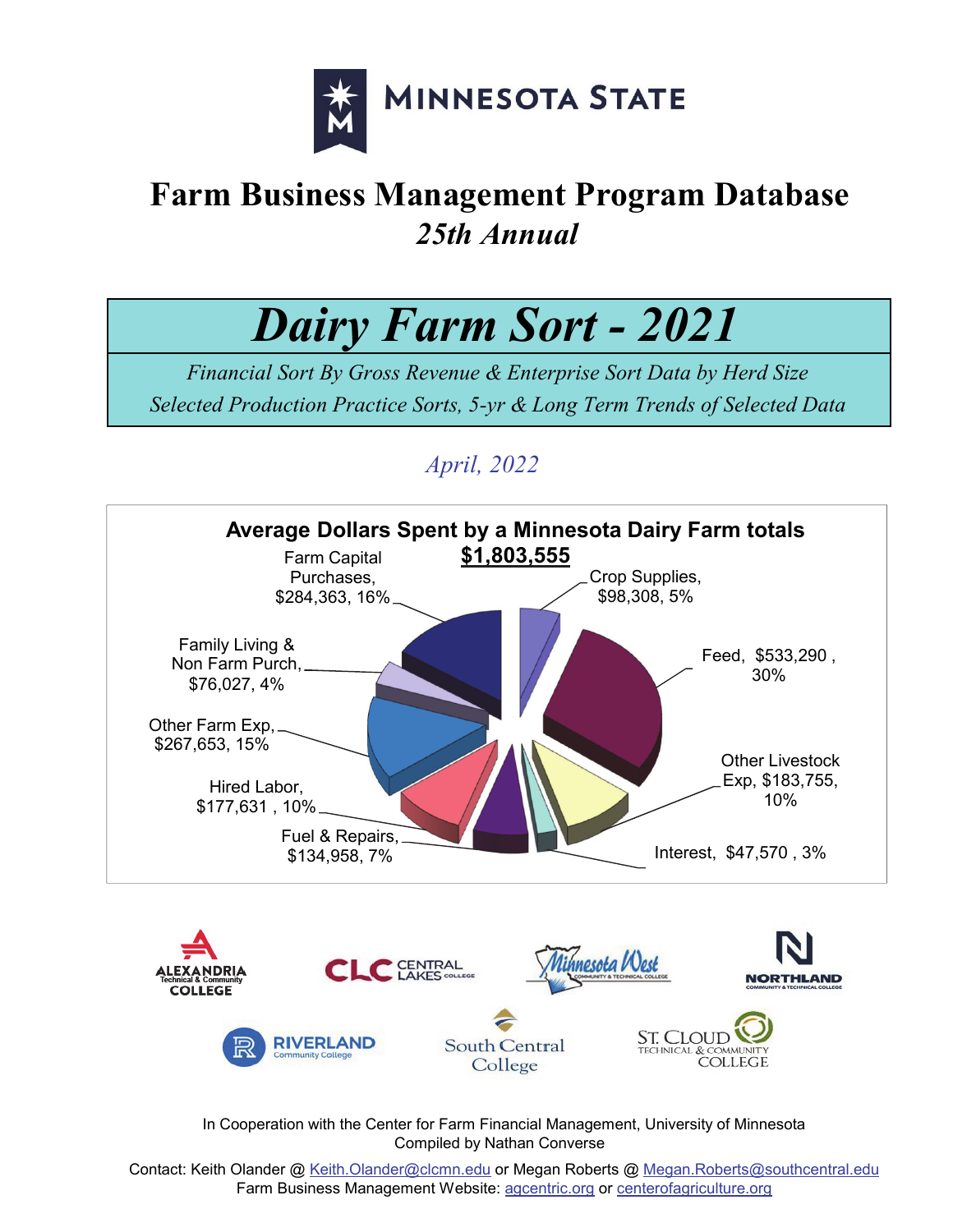### **A Brief Overview of 2021**

This report for dairy provides summary information for dairy producers in the Minnesota State Farm Business Management (FBM) Database.

Based on the graphic on the cover, over a 40‐year farming career, each dairy farmer would spend \$72,142,200. Based on that same graphic, the farms in this report spent \$508,602,510 in their greater communities in 2021. The majority of the money is spent locally, including businesses and cooperatives; demonstrating the vital importance of farming on the economy of Minnesota.

#### General Summary:

While milk prices slowly gained strength throughout the year, the average price received by dairy farms was lower than in both 2019 and 2020. At the same time, feed prices increased to their highest level since 2014. This led to lower margins and triggered Government support from the Dairy Margin Coverage (DMC) Program through the Farm Service Agency. Overall, average dairy farm profits decreased from 2020 to levels that were slightly above break‐even. Some regions of the State were also significantly impacted by drought in 2021. The influence of this, along with increasing fuel, feed, and other operating costs will be a major factor in 2022.

- The median dairy farm earned \$114,261, down from \$178,994 in 2020
- The average price received for milk decreased by 4% from \$19.11 in 2020 to \$18.58 in 2021
- Total direct & overhead expenses were \$17.19 per hundred pounds of milk, up from \$16.74 in 2020
- Dairy producers showed a profit of \$0.18 per hundred pounds of milk, or about \$46 per cow.
- The average dairy farm milked 269 cows, which is up from an average of 232 cows in 2020.
- The average milk production was 25,049 pounds, up from 24,646 pounds in 2020.

| <b>Term Debt Coverage Trends</b> |      |      |      |      |      |  |  |  |
|----------------------------------|------|------|------|------|------|--|--|--|
| Year                             | 2017 | 2018 | 2019 | 2020 | 2021 |  |  |  |
| <b>Term Debt Coverage</b>        | 1.20 | 0.61 | 1.52 | 3.01 | 1.88 |  |  |  |

#### ‐‐‐‐‐‐‐‐‐‐‐‐‐‐‐‐‐‐‐‐‐‐‐‐‐‐‐‐‐‐‐‐‐‐‐‐‐‐‐‐‐‐‐‐‐‐‐‐‐‐‐‐‐‐‐‐‐‐‐‐‐‐‐‐‐‐‐‐‐‐‐‐‐‐‐‐‐‐‐‐‐‐‐‐‐‐‐‐‐‐‐‐‐‐‐‐‐‐‐‐‐‐‐‐‐‐‐‐‐‐‐‐‐‐‐‐‐‐‐‐‐‐‐‐‐‐‐‐‐‐‐‐‐‐‐‐‐‐‐‐‐‐‐‐‐‐‐‐‐‐‐‐‐‐‐‐‐‐‐‐‐‐‐‐‐‐‐‐‐‐

This report is designed to provide an overview of both the whole farm financial picture for dairy operations, and provide insight into the dairy enterprise based on herd size. Pages 1 and 2 provide financial information based on the size of the business using Gross Farm Income. Pages 3 and 4 provide enterprise information for the various herd sizes. Page 5 provides a look at different management practices, while pages 6 and 7 provide selected trend data.

In cooperation with the Minnesota Department of Agriculture, we have estimated that the data in this report represents the following percentage of dairy herds in the state of Minnesota:

| <b>Herd Size</b> | All   | < 50 Cows | 51-100 | 101-200   | 201-500   | >500      |
|------------------|-------|-----------|--------|-----------|-----------|-----------|
|                  | 13.0% | $-4%$     | $-8%$  | $25 + \%$ | $25 + \%$ | $33 + \%$ |

### Avg. Of 100,001 - 250,001 - 500,001 - 1,000,001 - Over All Farms 250,000 500,000 1,000,000 2,000,000 2,000,000 Number of farms 282 23 41 83 60 68 **Income Statement** Gross cash farm income 1,663,583 194,663 381,253 708,392 1,439,739 4,463,253 Total cash farm expense 1,443,164 156,070 309,061 579,139 1,242,843 3,937,248 Net cash farm income 220,419 38,593 72,191 129,253 196,896 526,004 Average net farm income 189,303 19,491 59,187 116,533 169,725 449,898 Median net farm income 114,261 31,307 51,650 104,455 167,582 335,634 **Solvency (end of year at market)**  Total assets 3,677,970 929,631 1,504,187 2,369,611 3,503,488 8,005,605 Total liabilities 1,576,956 396,400 651,559 937,974 1,614,391 3,428,701 Net worth 2,101,015 533,231 852,628 1,431,637 1,889,098 4,576,904 Total net worth change 174,062 29,034 62,942 128,684 152,612 381,449 **General Financial Summary Farm Business Management Program Database (Dairy Farms Sorted by Gross Farm Income, includes Organic and Organic Transition)**

| <b>Farm Business Management Education Programs</b> | Dairy Farm Sort    |
|----------------------------------------------------|--------------------|
| A Member of Minnesota State                        | <b>April, 2022</b> |
|                                                    |                    |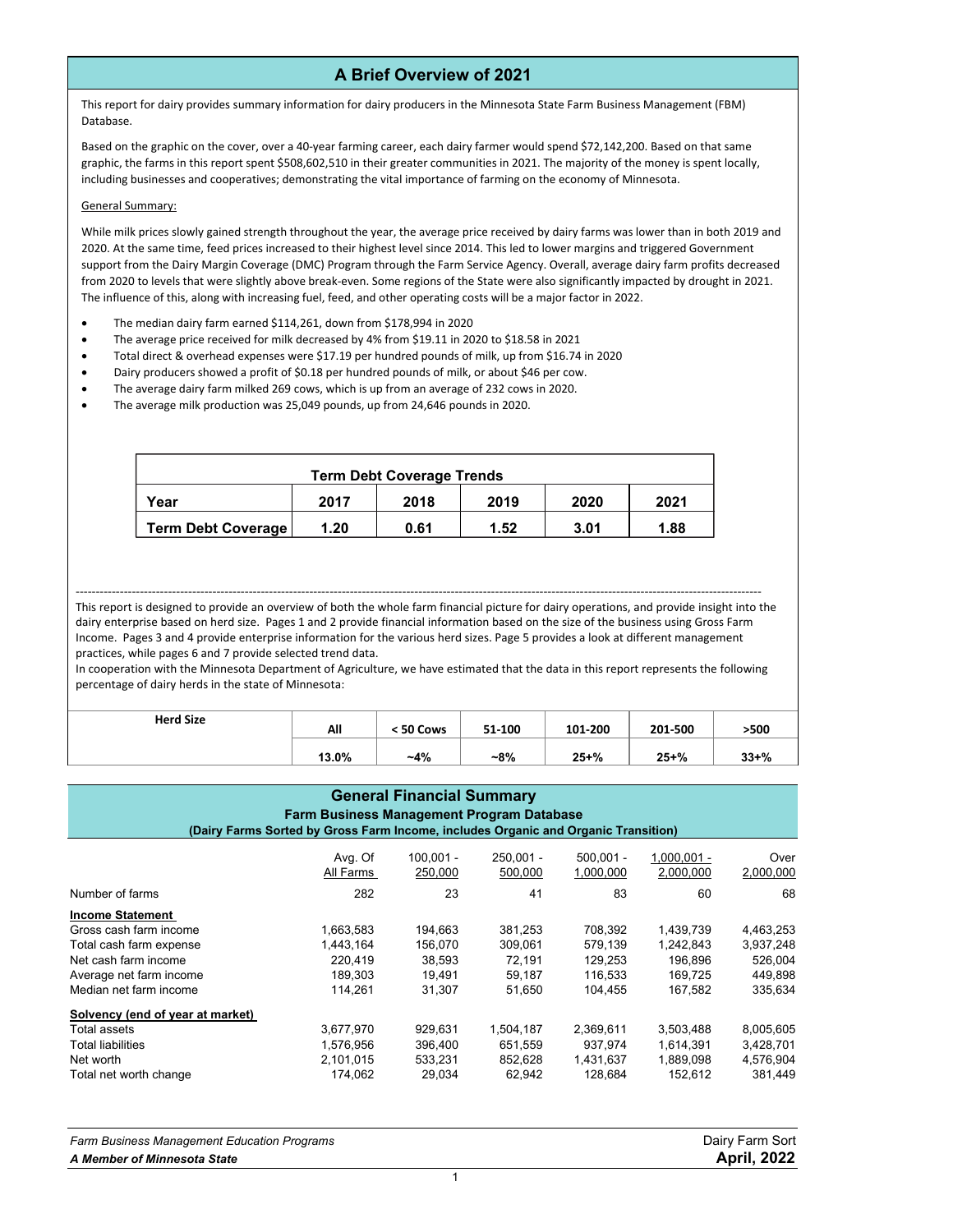| <b>Financial Standards Measures</b><br>Farm Business Management Program Database<br>(Dairy Farms Sorted by Gross Farm Income, includes Organic and Organic Transition) |                      |                        |                        |                          |                            |                   |
|------------------------------------------------------------------------------------------------------------------------------------------------------------------------|----------------------|------------------------|------------------------|--------------------------|----------------------------|-------------------|
|                                                                                                                                                                        |                      |                        |                        |                          |                            |                   |
|                                                                                                                                                                        | Avg. Of<br>All Farms | $100,000 -$<br>250,000 | $250,001 -$<br>500,000 | $500.001 -$<br>1,000,000 | $1,000,001 -$<br>2,000,000 | Over<br>2,000,000 |
| Number of farms                                                                                                                                                        | 282                  | 23                     | 41                     | 83                       | 60                         | 68                |
| Liquidity                                                                                                                                                              |                      |                        |                        |                          |                            |                   |
| Current ratio                                                                                                                                                          | 2.24                 | 1.65                   | 2.08                   | 3.06                     | 2.32                       | 2.10              |
| Working capital                                                                                                                                                        | 331,424              | 32,594                 | 75,155                 | 206,711                  | 277,593                    | 819,390           |
| Working capital to gross inc                                                                                                                                           | 18.9%                | 16.6%                  | 19.1%                  | 27.8%                    | 18.4%                      | 17.4%             |
| Solvency (market)                                                                                                                                                      |                      |                        |                        |                          |                            |                   |
| Farm debt to asset ratio                                                                                                                                               | 44%                  | 45%                    | 46%                    | 42%                      | 47%                        | 44%               |
| Farm equity to asset ratio                                                                                                                                             | 43%                  | 43%                    | 43%                    | 40%                      | 46%                        | 43%               |
| Change in total net worth %                                                                                                                                            | 9%                   | 6%                     | 8%                     | 10%                      | 9%                         | 9%                |
| <b>Profitability (cost)</b>                                                                                                                                            |                      |                        |                        |                          |                            |                   |
| Rate of return on farm assets                                                                                                                                          | 5.7%                 | 0.7%                   | 4.8%                   | 5.5%                     | 5.4%                       | 6.1%              |
| Rate of return on farm equity                                                                                                                                          | 7.1%                 | $-1.7%$                | 6.0%                   | 6.8%                     | 7.0%                       | 7.6%              |
| Operating profit margin                                                                                                                                                | 13.3%                | 2.9%                   | 15.3%                  | 17.2%                    | 14.5%                      | 12.3%             |
| Net farm income (avg)                                                                                                                                                  | 189,303              | 19,491                 | 59,187                 | 116,533                  | 169,725                    | 449,898           |
| <b>EBIDTA</b>                                                                                                                                                          | 317,526              | 50,398                 | 102,057                | 190,839                  | 307,034                    | 732,849           |
| <b>Repayment Capacity</b>                                                                                                                                              |                      |                        |                        |                          |                            |                   |
| Capital debt repayment capacity                                                                                                                                        | 266,037              | 41,452                 | 92,115                 | 155,334                  | 255,077                    | 617,205           |
| Capital debt repayment margin                                                                                                                                          | 124,411              | 4,608                  | 38,992                 | 79,409                   | 99,847                     | 305,306           |
| Term debt coverage ratio                                                                                                                                               | 1.88                 | 1.13                   | 1.73                   | 2.05                     | 1.64                       | 1.98              |
| Replacement coverage ratio                                                                                                                                             | 1.55                 | 1.02                   | 1.48                   | 1.59                     | 1.38                       | 1.65              |
| Term debt to EBITDA                                                                                                                                                    | 3.05                 | 4.15                   | 3.88                   | 3.33                     | 3.77                       | 2.60              |
| <b>Efficiency</b>                                                                                                                                                      |                      |                        |                        |                          |                            |                   |
| Asset turnover rate (cost)                                                                                                                                             | 42.7%                | 25.9%                  | 31.0%                  | 32.0%                    | 37.5%                      | 49.7%             |
| Operating expense ratio                                                                                                                                                | 81.9%                | 74.3%                  | 74.0%                  | 74.4%                    | 79.7%                      | 84.5%             |
| Depreciation expense ratio                                                                                                                                             | 4.7%                 | 10.0%                  | 6.4%                   | 6.2%                     | 5.7%                       | 4.0%              |
| Interest expense ratio                                                                                                                                                 | 2.7%                 | 4.6%                   | 4.7%                   | 3.8%                     | 3.4%                       | 2.2%              |
| Net farm income ratio                                                                                                                                                  | 10.7%                | 11.1%                  | 14.9%                  | 15.6%                    | 11.2%                      | 9.3%              |





*Farm Business Management Education Programs* Dairy Farm Sort *A Member of Minnesota State* **April, 2022**



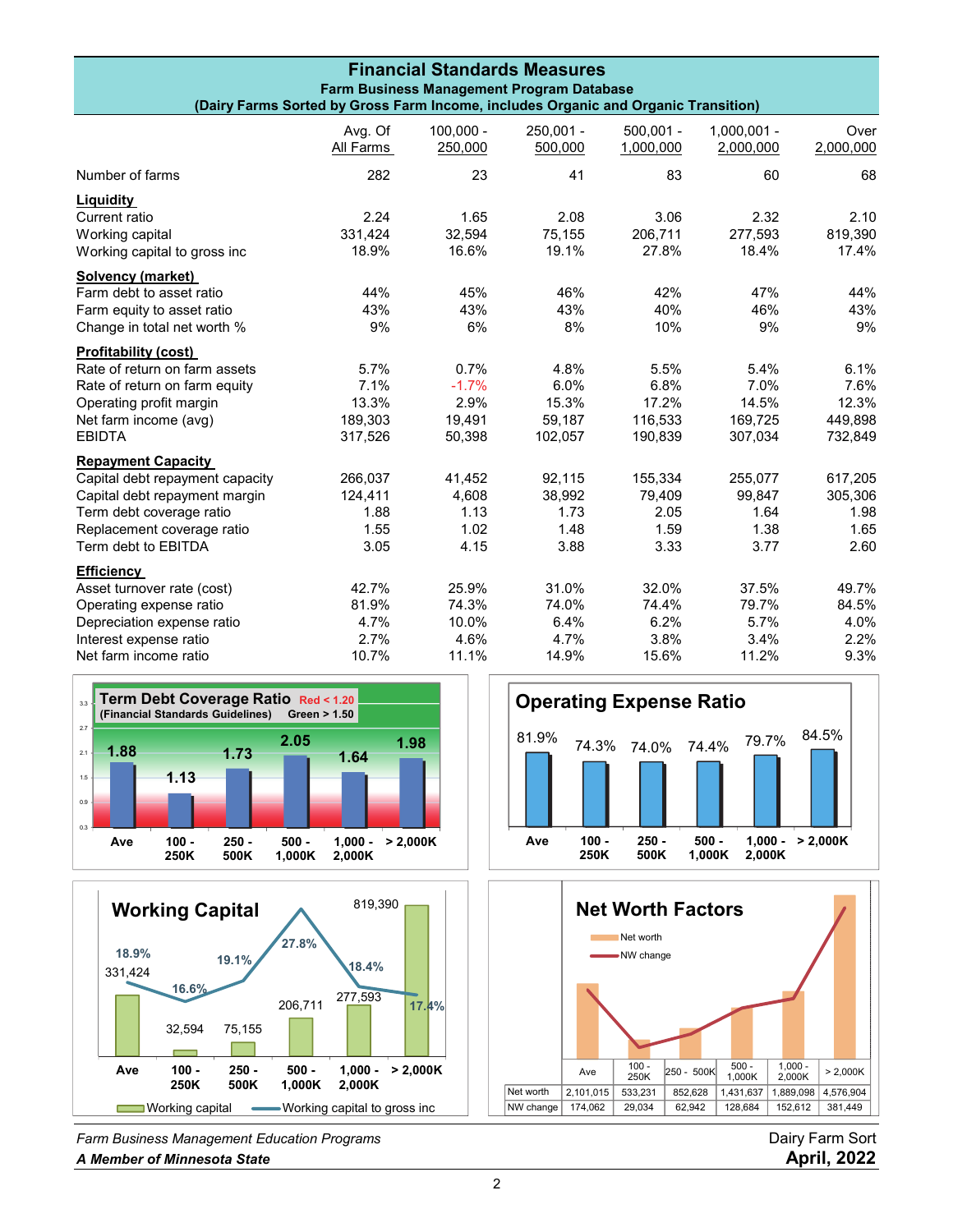| <b>Dairy Cow Enterprise</b><br>$51$ to<br>101 to<br>201 To<br>Over<br>Up to<br>50 Cows<br>200 Cows<br>500 Cows<br>100 Cows<br>500 Cows<br>Average<br>************* Per Cow ************<br>276<br>22<br>85<br>67<br>37<br><b>Number Of Farms</b><br>65<br>Milk sold (hd)<br>4,632.36<br>4,115.63<br>4,907.90<br>3,028.62<br>3,953.48<br>4,660.11<br>Dairy Calves sold (hd)<br>18.08<br>30.50<br>48.83<br>53.30<br>46.39<br>27.24<br>Transferred out (hd)<br>36.08<br>60.99<br>80.42<br>64.72<br>46.17<br>14.90<br>Cull sales (hd)<br>230.36<br>190.66<br>229.53<br>261.82<br>215.90<br>229.27<br>Other income (includes gov. payments)<br>165.91<br>314.73<br>492.28<br>525.13<br>480.91<br>429.98<br>Purchased (hd)<br>$-113.38$<br>$-63.98$<br>$-11.09$<br>$-30.95$<br>$-24.51$<br>$-7.57$<br>Transferred in (hd)<br>$-118.03$<br>$-47.29$<br>$-65.02$<br>$-31.63$<br>$-49.45$<br>$-85.19$<br>Inventory change (hd)<br>4.20<br>32.54<br>$-16.73$<br>29.25<br>99.50<br>56.57<br>Dairy repl net cost<br>$-628.79$<br>$-676.46$<br>$-642.39$<br>$-709.19$<br>$-679.44$<br>$-607.42$<br><b>Gross margin</b><br>4,616.58<br>4,523.63<br>3,091.14<br>4,070.57<br>4,188.60<br>4,715.24<br><b>Direct Expenses</b><br>771.02<br>778.70<br>938.82<br>Protein Vit Minerals (lb.)<br>841.36<br>605.79<br>690.64<br>67.12<br>288.68<br>428.94<br>598.83<br>374.31<br>435.23<br>Complete Ration (lb.)<br>298.39<br>279.58<br>326.83<br>293.91<br>276.52<br>Corn (bu.)<br>334.46<br>422.27<br>338.24<br>354.45<br>458.66<br>Corn Silage (lb.)<br>395.43<br>391.63<br>200.34<br>179.63<br>284.83<br>271.52<br>230.58<br>150.05<br>Hay, Alfalfa (lb.)<br>124.91<br>82.59<br>59.26<br>72.68<br>Haylage, Alfalfa (lb.)<br>71.92<br>83.35<br>133.36<br>131.26<br>180.11<br>Other feed stuffs (lb)<br>154.37<br>183.13<br>125.12<br>54.36<br>60.11<br>47.61<br>36.05<br>48.06<br>64.48<br><b>Breeding fees</b><br>82.37<br>95.55<br>80.52<br>105.43<br>127.97<br>Veterinary<br>111.71<br>111.29<br>117.19<br>143.15<br>126.45<br>Supplies<br>129.57<br>129.38<br>Fuel & oil<br>79.4<br>72.99<br>75.59<br>70.43<br>79.23<br>77.49<br>197.5<br>160.22<br>174.57<br>151.54<br>186.94<br>188.74<br>Repairs<br>59.05<br>11.09<br>27.68<br>52.13<br>75.13<br>Custom hire<br>37.09<br>24.82<br>38.29<br>256.5<br>459.88<br>Hired labor<br>314.92<br>97.78<br>80.72<br>90.78<br>Hauling, & Trucking<br>84.39<br>66.73<br>87.19<br>70.84<br>45.21<br>36.94<br>46.32<br>44.46<br>48.56<br>43.62<br>Marketing<br>67.54<br>23.57<br>65.65<br>81.16<br>79.13<br>57.98<br>Bedding<br>3,817.78<br>Total direct expenses<br>3,634.69<br>2,533.41<br>3,150.54<br>3,225.06<br>3,700.84<br>Return over direct expense<br>888.94<br>557.73<br>920.03<br>963.54<br>1,014.40<br>798.80<br><b>Overhead Expenses</b><br>178.04<br>Hired labor<br>46.40<br>104.39<br>122.27<br>241.58<br>173.44<br><b>Building &amp; Machinery leases</b><br>58.84<br>16.83<br>10.64<br>87.81<br>63.40<br>17.48<br><b>Utilities</b><br>82.72<br>64.63<br>79.69<br>96.78<br>59.68<br>56.98<br>Interest<br>86.45<br>104.47<br>83.57<br>112.09<br>105.85<br>67.48<br>Mach & bldg depreciation<br>182.68<br>122.50<br>212.51<br>217.44<br>204.08<br>157.07<br>110.33<br>132.64<br>132.49<br>104.09<br>103.26<br>131.44<br>Miscellaneous<br>680.98<br>501.34<br>684.50<br>803.08<br>621.63<br>Total overhead expenses<br>640.53<br>3,034.74<br>3,909.55<br>4,439.41<br>Total dir & ovhd expenses<br>4,315.66<br>3,791.06<br>4,503.93<br>207.96<br>56.39<br>279.51<br>211.32<br>177.17<br>279.05<br>Net return<br>183.08<br>Labor & management charge<br>168.14<br>374.82<br>313.27<br>240.62<br>112.85<br>$-33.76$<br>Net return over Ibr & mgt<br>39.82<br>$-318.42$<br>38.42<br>28.23<br>64.32<br><b>Cost of Production per CWT</b><br>Total direct expense per cwt.<br>14.38<br>14.56<br>14.25<br>14.02<br>14.36<br>14.49<br>Total dir& ovhd expense per cwt.<br>17.07<br>17.45<br>17.15<br>16.99<br>17.48<br>16.85<br>16.71<br>With other revenue adjustments<br>17.56<br>17.18<br>16.77<br>17.34<br>18.01<br>19.34<br>18.13<br>18.05<br>With labor and management<br>18.23<br>17.82<br>18.43<br>35.67<br>40.47<br>33.89<br>32.07<br>37.26<br>36.08<br>Est. labor hours per unit<br><b>Other Information</b><br>282.6<br>38.4<br>78.5<br>317.5<br>1039.4<br>Avg. number of Cows<br>144.9<br>Milk produced per Cow<br>25,285<br>17,394<br>22,104<br>23,009<br>25,764<br>26,344<br>Lbs of protein & fat per Cow<br>1,806<br>1,205<br>1,614<br>1,827<br>1,886<br>1,642<br>34.3<br>Turnover rate<br>36.2<br>35.3<br>38.2<br>38.1<br>36.4<br>Cows milking per unit<br>22<br>9<br>11<br>14<br>22<br>35<br>Feed cost per head per day<br>6.64<br>4.87<br>6.14<br>6.29<br>6.90<br>6.72<br>Feed cost per cwt of milk<br>9.59<br>9.97<br>9.78<br>9.3<br>10.22<br>10.14<br>Feed cost per Cow<br>2,423.89<br>1,778.41<br>2,241.76<br>2,295.07<br>2,451.14<br>2,518.58<br>Avg. milk price per cwt.<br>18.41<br>17.52<br>17.99<br>18.00<br>18.19<br>18.71<br>8.83<br>7.29<br>7.85<br>8.03<br>8.41<br>9.40<br>Milk price / feed margin<br>Dairy Farm Sort<br>Farm Business Management Education Programs<br><b>April, 2022</b><br>A Member of Minnesota State | <b>State Database</b>                     | <b>Sorted by Average Number of Dairy Cows</b> |  |  |  |  |  |
|-----------------------------------------------------------------------------------------------------------------------------------------------------------------------------------------------------------------------------------------------------------------------------------------------------------------------------------------------------------------------------------------------------------------------------------------------------------------------------------------------------------------------------------------------------------------------------------------------------------------------------------------------------------------------------------------------------------------------------------------------------------------------------------------------------------------------------------------------------------------------------------------------------------------------------------------------------------------------------------------------------------------------------------------------------------------------------------------------------------------------------------------------------------------------------------------------------------------------------------------------------------------------------------------------------------------------------------------------------------------------------------------------------------------------------------------------------------------------------------------------------------------------------------------------------------------------------------------------------------------------------------------------------------------------------------------------------------------------------------------------------------------------------------------------------------------------------------------------------------------------------------------------------------------------------------------------------------------------------------------------------------------------------------------------------------------------------------------------------------------------------------------------------------------------------------------------------------------------------------------------------------------------------------------------------------------------------------------------------------------------------------------------------------------------------------------------------------------------------------------------------------------------------------------------------------------------------------------------------------------------------------------------------------------------------------------------------------------------------------------------------------------------------------------------------------------------------------------------------------------------------------------------------------------------------------------------------------------------------------------------------------------------------------------------------------------------------------------------------------------------------------------------------------------------------------------------------------------------------------------------------------------------------------------------------------------------------------------------------------------------------------------------------------------------------------------------------------------------------------------------------------------------------------------------------------------------------------------------------------------------------------------------------------------------------------------------------------------------------------------------------------------------------------------------------------------------------------------------------------------------------------------------------------------------------------------------------------------------------------------------------------------------------------------------------------------------------------------------------------------------------------------------------------------------------------------------------------------------------------------------------------------------------------------------------------------------------------------------------------------------------------------------------------------------------------------------------------------------------------------------------------------------------------------------------------------------------------------------------------------------------------------------------------------------------------------------------------------------------------------------------------------------------------------------------------------------------------------------------------------------------------------------------------------------------------------------------------------------------------------------------------------------------------------------------------------------------------------------------------------------------------------------------------------------------------|-------------------------------------------|-----------------------------------------------|--|--|--|--|--|
|                                                                                                                                                                                                                                                                                                                                                                                                                                                                                                                                                                                                                                                                                                                                                                                                                                                                                                                                                                                                                                                                                                                                                                                                                                                                                                                                                                                                                                                                                                                                                                                                                                                                                                                                                                                                                                                                                                                                                                                                                                                                                                                                                                                                                                                                                                                                                                                                                                                                                                                                                                                                                                                                                                                                                                                                                                                                                                                                                                                                                                                                                                                                                                                                                                                                                                                                                                                                                                                                                                                                                                                                                                                                                                                                                                                                                                                                                                                                                                                                                                                                                                                                                                                                                                                                                                                                                                                                                                                                                                                                                                                                                                                                                                                                                                                                                                                                                                                                                                                                                                                                                                                                                                                   |                                           |                                               |  |  |  |  |  |
|                                                                                                                                                                                                                                                                                                                                                                                                                                                                                                                                                                                                                                                                                                                                                                                                                                                                                                                                                                                                                                                                                                                                                                                                                                                                                                                                                                                                                                                                                                                                                                                                                                                                                                                                                                                                                                                                                                                                                                                                                                                                                                                                                                                                                                                                                                                                                                                                                                                                                                                                                                                                                                                                                                                                                                                                                                                                                                                                                                                                                                                                                                                                                                                                                                                                                                                                                                                                                                                                                                                                                                                                                                                                                                                                                                                                                                                                                                                                                                                                                                                                                                                                                                                                                                                                                                                                                                                                                                                                                                                                                                                                                                                                                                                                                                                                                                                                                                                                                                                                                                                                                                                                                                                   | (Excludes Organic and Organic Transition) |                                               |  |  |  |  |  |
|                                                                                                                                                                                                                                                                                                                                                                                                                                                                                                                                                                                                                                                                                                                                                                                                                                                                                                                                                                                                                                                                                                                                                                                                                                                                                                                                                                                                                                                                                                                                                                                                                                                                                                                                                                                                                                                                                                                                                                                                                                                                                                                                                                                                                                                                                                                                                                                                                                                                                                                                                                                                                                                                                                                                                                                                                                                                                                                                                                                                                                                                                                                                                                                                                                                                                                                                                                                                                                                                                                                                                                                                                                                                                                                                                                                                                                                                                                                                                                                                                                                                                                                                                                                                                                                                                                                                                                                                                                                                                                                                                                                                                                                                                                                                                                                                                                                                                                                                                                                                                                                                                                                                                                                   |                                           |                                               |  |  |  |  |  |
|                                                                                                                                                                                                                                                                                                                                                                                                                                                                                                                                                                                                                                                                                                                                                                                                                                                                                                                                                                                                                                                                                                                                                                                                                                                                                                                                                                                                                                                                                                                                                                                                                                                                                                                                                                                                                                                                                                                                                                                                                                                                                                                                                                                                                                                                                                                                                                                                                                                                                                                                                                                                                                                                                                                                                                                                                                                                                                                                                                                                                                                                                                                                                                                                                                                                                                                                                                                                                                                                                                                                                                                                                                                                                                                                                                                                                                                                                                                                                                                                                                                                                                                                                                                                                                                                                                                                                                                                                                                                                                                                                                                                                                                                                                                                                                                                                                                                                                                                                                                                                                                                                                                                                                                   |                                           |                                               |  |  |  |  |  |
|                                                                                                                                                                                                                                                                                                                                                                                                                                                                                                                                                                                                                                                                                                                                                                                                                                                                                                                                                                                                                                                                                                                                                                                                                                                                                                                                                                                                                                                                                                                                                                                                                                                                                                                                                                                                                                                                                                                                                                                                                                                                                                                                                                                                                                                                                                                                                                                                                                                                                                                                                                                                                                                                                                                                                                                                                                                                                                                                                                                                                                                                                                                                                                                                                                                                                                                                                                                                                                                                                                                                                                                                                                                                                                                                                                                                                                                                                                                                                                                                                                                                                                                                                                                                                                                                                                                                                                                                                                                                                                                                                                                                                                                                                                                                                                                                                                                                                                                                                                                                                                                                                                                                                                                   |                                           |                                               |  |  |  |  |  |
|                                                                                                                                                                                                                                                                                                                                                                                                                                                                                                                                                                                                                                                                                                                                                                                                                                                                                                                                                                                                                                                                                                                                                                                                                                                                                                                                                                                                                                                                                                                                                                                                                                                                                                                                                                                                                                                                                                                                                                                                                                                                                                                                                                                                                                                                                                                                                                                                                                                                                                                                                                                                                                                                                                                                                                                                                                                                                                                                                                                                                                                                                                                                                                                                                                                                                                                                                                                                                                                                                                                                                                                                                                                                                                                                                                                                                                                                                                                                                                                                                                                                                                                                                                                                                                                                                                                                                                                                                                                                                                                                                                                                                                                                                                                                                                                                                                                                                                                                                                                                                                                                                                                                                                                   |                                           |                                               |  |  |  |  |  |
|                                                                                                                                                                                                                                                                                                                                                                                                                                                                                                                                                                                                                                                                                                                                                                                                                                                                                                                                                                                                                                                                                                                                                                                                                                                                                                                                                                                                                                                                                                                                                                                                                                                                                                                                                                                                                                                                                                                                                                                                                                                                                                                                                                                                                                                                                                                                                                                                                                                                                                                                                                                                                                                                                                                                                                                                                                                                                                                                                                                                                                                                                                                                                                                                                                                                                                                                                                                                                                                                                                                                                                                                                                                                                                                                                                                                                                                                                                                                                                                                                                                                                                                                                                                                                                                                                                                                                                                                                                                                                                                                                                                                                                                                                                                                                                                                                                                                                                                                                                                                                                                                                                                                                                                   |                                           |                                               |  |  |  |  |  |
|                                                                                                                                                                                                                                                                                                                                                                                                                                                                                                                                                                                                                                                                                                                                                                                                                                                                                                                                                                                                                                                                                                                                                                                                                                                                                                                                                                                                                                                                                                                                                                                                                                                                                                                                                                                                                                                                                                                                                                                                                                                                                                                                                                                                                                                                                                                                                                                                                                                                                                                                                                                                                                                                                                                                                                                                                                                                                                                                                                                                                                                                                                                                                                                                                                                                                                                                                                                                                                                                                                                                                                                                                                                                                                                                                                                                                                                                                                                                                                                                                                                                                                                                                                                                                                                                                                                                                                                                                                                                                                                                                                                                                                                                                                                                                                                                                                                                                                                                                                                                                                                                                                                                                                                   |                                           |                                               |  |  |  |  |  |
|                                                                                                                                                                                                                                                                                                                                                                                                                                                                                                                                                                                                                                                                                                                                                                                                                                                                                                                                                                                                                                                                                                                                                                                                                                                                                                                                                                                                                                                                                                                                                                                                                                                                                                                                                                                                                                                                                                                                                                                                                                                                                                                                                                                                                                                                                                                                                                                                                                                                                                                                                                                                                                                                                                                                                                                                                                                                                                                                                                                                                                                                                                                                                                                                                                                                                                                                                                                                                                                                                                                                                                                                                                                                                                                                                                                                                                                                                                                                                                                                                                                                                                                                                                                                                                                                                                                                                                                                                                                                                                                                                                                                                                                                                                                                                                                                                                                                                                                                                                                                                                                                                                                                                                                   |                                           |                                               |  |  |  |  |  |
|                                                                                                                                                                                                                                                                                                                                                                                                                                                                                                                                                                                                                                                                                                                                                                                                                                                                                                                                                                                                                                                                                                                                                                                                                                                                                                                                                                                                                                                                                                                                                                                                                                                                                                                                                                                                                                                                                                                                                                                                                                                                                                                                                                                                                                                                                                                                                                                                                                                                                                                                                                                                                                                                                                                                                                                                                                                                                                                                                                                                                                                                                                                                                                                                                                                                                                                                                                                                                                                                                                                                                                                                                                                                                                                                                                                                                                                                                                                                                                                                                                                                                                                                                                                                                                                                                                                                                                                                                                                                                                                                                                                                                                                                                                                                                                                                                                                                                                                                                                                                                                                                                                                                                                                   |                                           |                                               |  |  |  |  |  |
|                                                                                                                                                                                                                                                                                                                                                                                                                                                                                                                                                                                                                                                                                                                                                                                                                                                                                                                                                                                                                                                                                                                                                                                                                                                                                                                                                                                                                                                                                                                                                                                                                                                                                                                                                                                                                                                                                                                                                                                                                                                                                                                                                                                                                                                                                                                                                                                                                                                                                                                                                                                                                                                                                                                                                                                                                                                                                                                                                                                                                                                                                                                                                                                                                                                                                                                                                                                                                                                                                                                                                                                                                                                                                                                                                                                                                                                                                                                                                                                                                                                                                                                                                                                                                                                                                                                                                                                                                                                                                                                                                                                                                                                                                                                                                                                                                                                                                                                                                                                                                                                                                                                                                                                   |                                           |                                               |  |  |  |  |  |
|                                                                                                                                                                                                                                                                                                                                                                                                                                                                                                                                                                                                                                                                                                                                                                                                                                                                                                                                                                                                                                                                                                                                                                                                                                                                                                                                                                                                                                                                                                                                                                                                                                                                                                                                                                                                                                                                                                                                                                                                                                                                                                                                                                                                                                                                                                                                                                                                                                                                                                                                                                                                                                                                                                                                                                                                                                                                                                                                                                                                                                                                                                                                                                                                                                                                                                                                                                                                                                                                                                                                                                                                                                                                                                                                                                                                                                                                                                                                                                                                                                                                                                                                                                                                                                                                                                                                                                                                                                                                                                                                                                                                                                                                                                                                                                                                                                                                                                                                                                                                                                                                                                                                                                                   |                                           |                                               |  |  |  |  |  |
|                                                                                                                                                                                                                                                                                                                                                                                                                                                                                                                                                                                                                                                                                                                                                                                                                                                                                                                                                                                                                                                                                                                                                                                                                                                                                                                                                                                                                                                                                                                                                                                                                                                                                                                                                                                                                                                                                                                                                                                                                                                                                                                                                                                                                                                                                                                                                                                                                                                                                                                                                                                                                                                                                                                                                                                                                                                                                                                                                                                                                                                                                                                                                                                                                                                                                                                                                                                                                                                                                                                                                                                                                                                                                                                                                                                                                                                                                                                                                                                                                                                                                                                                                                                                                                                                                                                                                                                                                                                                                                                                                                                                                                                                                                                                                                                                                                                                                                                                                                                                                                                                                                                                                                                   |                                           |                                               |  |  |  |  |  |
|                                                                                                                                                                                                                                                                                                                                                                                                                                                                                                                                                                                                                                                                                                                                                                                                                                                                                                                                                                                                                                                                                                                                                                                                                                                                                                                                                                                                                                                                                                                                                                                                                                                                                                                                                                                                                                                                                                                                                                                                                                                                                                                                                                                                                                                                                                                                                                                                                                                                                                                                                                                                                                                                                                                                                                                                                                                                                                                                                                                                                                                                                                                                                                                                                                                                                                                                                                                                                                                                                                                                                                                                                                                                                                                                                                                                                                                                                                                                                                                                                                                                                                                                                                                                                                                                                                                                                                                                                                                                                                                                                                                                                                                                                                                                                                                                                                                                                                                                                                                                                                                                                                                                                                                   |                                           |                                               |  |  |  |  |  |
|                                                                                                                                                                                                                                                                                                                                                                                                                                                                                                                                                                                                                                                                                                                                                                                                                                                                                                                                                                                                                                                                                                                                                                                                                                                                                                                                                                                                                                                                                                                                                                                                                                                                                                                                                                                                                                                                                                                                                                                                                                                                                                                                                                                                                                                                                                                                                                                                                                                                                                                                                                                                                                                                                                                                                                                                                                                                                                                                                                                                                                                                                                                                                                                                                                                                                                                                                                                                                                                                                                                                                                                                                                                                                                                                                                                                                                                                                                                                                                                                                                                                                                                                                                                                                                                                                                                                                                                                                                                                                                                                                                                                                                                                                                                                                                                                                                                                                                                                                                                                                                                                                                                                                                                   |                                           |                                               |  |  |  |  |  |
|                                                                                                                                                                                                                                                                                                                                                                                                                                                                                                                                                                                                                                                                                                                                                                                                                                                                                                                                                                                                                                                                                                                                                                                                                                                                                                                                                                                                                                                                                                                                                                                                                                                                                                                                                                                                                                                                                                                                                                                                                                                                                                                                                                                                                                                                                                                                                                                                                                                                                                                                                                                                                                                                                                                                                                                                                                                                                                                                                                                                                                                                                                                                                                                                                                                                                                                                                                                                                                                                                                                                                                                                                                                                                                                                                                                                                                                                                                                                                                                                                                                                                                                                                                                                                                                                                                                                                                                                                                                                                                                                                                                                                                                                                                                                                                                                                                                                                                                                                                                                                                                                                                                                                                                   |                                           |                                               |  |  |  |  |  |
|                                                                                                                                                                                                                                                                                                                                                                                                                                                                                                                                                                                                                                                                                                                                                                                                                                                                                                                                                                                                                                                                                                                                                                                                                                                                                                                                                                                                                                                                                                                                                                                                                                                                                                                                                                                                                                                                                                                                                                                                                                                                                                                                                                                                                                                                                                                                                                                                                                                                                                                                                                                                                                                                                                                                                                                                                                                                                                                                                                                                                                                                                                                                                                                                                                                                                                                                                                                                                                                                                                                                                                                                                                                                                                                                                                                                                                                                                                                                                                                                                                                                                                                                                                                                                                                                                                                                                                                                                                                                                                                                                                                                                                                                                                                                                                                                                                                                                                                                                                                                                                                                                                                                                                                   |                                           |                                               |  |  |  |  |  |
|                                                                                                                                                                                                                                                                                                                                                                                                                                                                                                                                                                                                                                                                                                                                                                                                                                                                                                                                                                                                                                                                                                                                                                                                                                                                                                                                                                                                                                                                                                                                                                                                                                                                                                                                                                                                                                                                                                                                                                                                                                                                                                                                                                                                                                                                                                                                                                                                                                                                                                                                                                                                                                                                                                                                                                                                                                                                                                                                                                                                                                                                                                                                                                                                                                                                                                                                                                                                                                                                                                                                                                                                                                                                                                                                                                                                                                                                                                                                                                                                                                                                                                                                                                                                                                                                                                                                                                                                                                                                                                                                                                                                                                                                                                                                                                                                                                                                                                                                                                                                                                                                                                                                                                                   |                                           |                                               |  |  |  |  |  |
|                                                                                                                                                                                                                                                                                                                                                                                                                                                                                                                                                                                                                                                                                                                                                                                                                                                                                                                                                                                                                                                                                                                                                                                                                                                                                                                                                                                                                                                                                                                                                                                                                                                                                                                                                                                                                                                                                                                                                                                                                                                                                                                                                                                                                                                                                                                                                                                                                                                                                                                                                                                                                                                                                                                                                                                                                                                                                                                                                                                                                                                                                                                                                                                                                                                                                                                                                                                                                                                                                                                                                                                                                                                                                                                                                                                                                                                                                                                                                                                                                                                                                                                                                                                                                                                                                                                                                                                                                                                                                                                                                                                                                                                                                                                                                                                                                                                                                                                                                                                                                                                                                                                                                                                   |                                           |                                               |  |  |  |  |  |
|                                                                                                                                                                                                                                                                                                                                                                                                                                                                                                                                                                                                                                                                                                                                                                                                                                                                                                                                                                                                                                                                                                                                                                                                                                                                                                                                                                                                                                                                                                                                                                                                                                                                                                                                                                                                                                                                                                                                                                                                                                                                                                                                                                                                                                                                                                                                                                                                                                                                                                                                                                                                                                                                                                                                                                                                                                                                                                                                                                                                                                                                                                                                                                                                                                                                                                                                                                                                                                                                                                                                                                                                                                                                                                                                                                                                                                                                                                                                                                                                                                                                                                                                                                                                                                                                                                                                                                                                                                                                                                                                                                                                                                                                                                                                                                                                                                                                                                                                                                                                                                                                                                                                                                                   |                                           |                                               |  |  |  |  |  |
|                                                                                                                                                                                                                                                                                                                                                                                                                                                                                                                                                                                                                                                                                                                                                                                                                                                                                                                                                                                                                                                                                                                                                                                                                                                                                                                                                                                                                                                                                                                                                                                                                                                                                                                                                                                                                                                                                                                                                                                                                                                                                                                                                                                                                                                                                                                                                                                                                                                                                                                                                                                                                                                                                                                                                                                                                                                                                                                                                                                                                                                                                                                                                                                                                                                                                                                                                                                                                                                                                                                                                                                                                                                                                                                                                                                                                                                                                                                                                                                                                                                                                                                                                                                                                                                                                                                                                                                                                                                                                                                                                                                                                                                                                                                                                                                                                                                                                                                                                                                                                                                                                                                                                                                   |                                           |                                               |  |  |  |  |  |
|                                                                                                                                                                                                                                                                                                                                                                                                                                                                                                                                                                                                                                                                                                                                                                                                                                                                                                                                                                                                                                                                                                                                                                                                                                                                                                                                                                                                                                                                                                                                                                                                                                                                                                                                                                                                                                                                                                                                                                                                                                                                                                                                                                                                                                                                                                                                                                                                                                                                                                                                                                                                                                                                                                                                                                                                                                                                                                                                                                                                                                                                                                                                                                                                                                                                                                                                                                                                                                                                                                                                                                                                                                                                                                                                                                                                                                                                                                                                                                                                                                                                                                                                                                                                                                                                                                                                                                                                                                                                                                                                                                                                                                                                                                                                                                                                                                                                                                                                                                                                                                                                                                                                                                                   |                                           |                                               |  |  |  |  |  |
|                                                                                                                                                                                                                                                                                                                                                                                                                                                                                                                                                                                                                                                                                                                                                                                                                                                                                                                                                                                                                                                                                                                                                                                                                                                                                                                                                                                                                                                                                                                                                                                                                                                                                                                                                                                                                                                                                                                                                                                                                                                                                                                                                                                                                                                                                                                                                                                                                                                                                                                                                                                                                                                                                                                                                                                                                                                                                                                                                                                                                                                                                                                                                                                                                                                                                                                                                                                                                                                                                                                                                                                                                                                                                                                                                                                                                                                                                                                                                                                                                                                                                                                                                                                                                                                                                                                                                                                                                                                                                                                                                                                                                                                                                                                                                                                                                                                                                                                                                                                                                                                                                                                                                                                   |                                           |                                               |  |  |  |  |  |
|                                                                                                                                                                                                                                                                                                                                                                                                                                                                                                                                                                                                                                                                                                                                                                                                                                                                                                                                                                                                                                                                                                                                                                                                                                                                                                                                                                                                                                                                                                                                                                                                                                                                                                                                                                                                                                                                                                                                                                                                                                                                                                                                                                                                                                                                                                                                                                                                                                                                                                                                                                                                                                                                                                                                                                                                                                                                                                                                                                                                                                                                                                                                                                                                                                                                                                                                                                                                                                                                                                                                                                                                                                                                                                                                                                                                                                                                                                                                                                                                                                                                                                                                                                                                                                                                                                                                                                                                                                                                                                                                                                                                                                                                                                                                                                                                                                                                                                                                                                                                                                                                                                                                                                                   |                                           |                                               |  |  |  |  |  |
|                                                                                                                                                                                                                                                                                                                                                                                                                                                                                                                                                                                                                                                                                                                                                                                                                                                                                                                                                                                                                                                                                                                                                                                                                                                                                                                                                                                                                                                                                                                                                                                                                                                                                                                                                                                                                                                                                                                                                                                                                                                                                                                                                                                                                                                                                                                                                                                                                                                                                                                                                                                                                                                                                                                                                                                                                                                                                                                                                                                                                                                                                                                                                                                                                                                                                                                                                                                                                                                                                                                                                                                                                                                                                                                                                                                                                                                                                                                                                                                                                                                                                                                                                                                                                                                                                                                                                                                                                                                                                                                                                                                                                                                                                                                                                                                                                                                                                                                                                                                                                                                                                                                                                                                   |                                           |                                               |  |  |  |  |  |
|                                                                                                                                                                                                                                                                                                                                                                                                                                                                                                                                                                                                                                                                                                                                                                                                                                                                                                                                                                                                                                                                                                                                                                                                                                                                                                                                                                                                                                                                                                                                                                                                                                                                                                                                                                                                                                                                                                                                                                                                                                                                                                                                                                                                                                                                                                                                                                                                                                                                                                                                                                                                                                                                                                                                                                                                                                                                                                                                                                                                                                                                                                                                                                                                                                                                                                                                                                                                                                                                                                                                                                                                                                                                                                                                                                                                                                                                                                                                                                                                                                                                                                                                                                                                                                                                                                                                                                                                                                                                                                                                                                                                                                                                                                                                                                                                                                                                                                                                                                                                                                                                                                                                                                                   |                                           |                                               |  |  |  |  |  |
|                                                                                                                                                                                                                                                                                                                                                                                                                                                                                                                                                                                                                                                                                                                                                                                                                                                                                                                                                                                                                                                                                                                                                                                                                                                                                                                                                                                                                                                                                                                                                                                                                                                                                                                                                                                                                                                                                                                                                                                                                                                                                                                                                                                                                                                                                                                                                                                                                                                                                                                                                                                                                                                                                                                                                                                                                                                                                                                                                                                                                                                                                                                                                                                                                                                                                                                                                                                                                                                                                                                                                                                                                                                                                                                                                                                                                                                                                                                                                                                                                                                                                                                                                                                                                                                                                                                                                                                                                                                                                                                                                                                                                                                                                                                                                                                                                                                                                                                                                                                                                                                                                                                                                                                   |                                           |                                               |  |  |  |  |  |
|                                                                                                                                                                                                                                                                                                                                                                                                                                                                                                                                                                                                                                                                                                                                                                                                                                                                                                                                                                                                                                                                                                                                                                                                                                                                                                                                                                                                                                                                                                                                                                                                                                                                                                                                                                                                                                                                                                                                                                                                                                                                                                                                                                                                                                                                                                                                                                                                                                                                                                                                                                                                                                                                                                                                                                                                                                                                                                                                                                                                                                                                                                                                                                                                                                                                                                                                                                                                                                                                                                                                                                                                                                                                                                                                                                                                                                                                                                                                                                                                                                                                                                                                                                                                                                                                                                                                                                                                                                                                                                                                                                                                                                                                                                                                                                                                                                                                                                                                                                                                                                                                                                                                                                                   |                                           |                                               |  |  |  |  |  |
|                                                                                                                                                                                                                                                                                                                                                                                                                                                                                                                                                                                                                                                                                                                                                                                                                                                                                                                                                                                                                                                                                                                                                                                                                                                                                                                                                                                                                                                                                                                                                                                                                                                                                                                                                                                                                                                                                                                                                                                                                                                                                                                                                                                                                                                                                                                                                                                                                                                                                                                                                                                                                                                                                                                                                                                                                                                                                                                                                                                                                                                                                                                                                                                                                                                                                                                                                                                                                                                                                                                                                                                                                                                                                                                                                                                                                                                                                                                                                                                                                                                                                                                                                                                                                                                                                                                                                                                                                                                                                                                                                                                                                                                                                                                                                                                                                                                                                                                                                                                                                                                                                                                                                                                   |                                           |                                               |  |  |  |  |  |
|                                                                                                                                                                                                                                                                                                                                                                                                                                                                                                                                                                                                                                                                                                                                                                                                                                                                                                                                                                                                                                                                                                                                                                                                                                                                                                                                                                                                                                                                                                                                                                                                                                                                                                                                                                                                                                                                                                                                                                                                                                                                                                                                                                                                                                                                                                                                                                                                                                                                                                                                                                                                                                                                                                                                                                                                                                                                                                                                                                                                                                                                                                                                                                                                                                                                                                                                                                                                                                                                                                                                                                                                                                                                                                                                                                                                                                                                                                                                                                                                                                                                                                                                                                                                                                                                                                                                                                                                                                                                                                                                                                                                                                                                                                                                                                                                                                                                                                                                                                                                                                                                                                                                                                                   |                                           |                                               |  |  |  |  |  |
|                                                                                                                                                                                                                                                                                                                                                                                                                                                                                                                                                                                                                                                                                                                                                                                                                                                                                                                                                                                                                                                                                                                                                                                                                                                                                                                                                                                                                                                                                                                                                                                                                                                                                                                                                                                                                                                                                                                                                                                                                                                                                                                                                                                                                                                                                                                                                                                                                                                                                                                                                                                                                                                                                                                                                                                                                                                                                                                                                                                                                                                                                                                                                                                                                                                                                                                                                                                                                                                                                                                                                                                                                                                                                                                                                                                                                                                                                                                                                                                                                                                                                                                                                                                                                                                                                                                                                                                                                                                                                                                                                                                                                                                                                                                                                                                                                                                                                                                                                                                                                                                                                                                                                                                   |                                           |                                               |  |  |  |  |  |
|                                                                                                                                                                                                                                                                                                                                                                                                                                                                                                                                                                                                                                                                                                                                                                                                                                                                                                                                                                                                                                                                                                                                                                                                                                                                                                                                                                                                                                                                                                                                                                                                                                                                                                                                                                                                                                                                                                                                                                                                                                                                                                                                                                                                                                                                                                                                                                                                                                                                                                                                                                                                                                                                                                                                                                                                                                                                                                                                                                                                                                                                                                                                                                                                                                                                                                                                                                                                                                                                                                                                                                                                                                                                                                                                                                                                                                                                                                                                                                                                                                                                                                                                                                                                                                                                                                                                                                                                                                                                                                                                                                                                                                                                                                                                                                                                                                                                                                                                                                                                                                                                                                                                                                                   |                                           |                                               |  |  |  |  |  |
|                                                                                                                                                                                                                                                                                                                                                                                                                                                                                                                                                                                                                                                                                                                                                                                                                                                                                                                                                                                                                                                                                                                                                                                                                                                                                                                                                                                                                                                                                                                                                                                                                                                                                                                                                                                                                                                                                                                                                                                                                                                                                                                                                                                                                                                                                                                                                                                                                                                                                                                                                                                                                                                                                                                                                                                                                                                                                                                                                                                                                                                                                                                                                                                                                                                                                                                                                                                                                                                                                                                                                                                                                                                                                                                                                                                                                                                                                                                                                                                                                                                                                                                                                                                                                                                                                                                                                                                                                                                                                                                                                                                                                                                                                                                                                                                                                                                                                                                                                                                                                                                                                                                                                                                   |                                           |                                               |  |  |  |  |  |
|                                                                                                                                                                                                                                                                                                                                                                                                                                                                                                                                                                                                                                                                                                                                                                                                                                                                                                                                                                                                                                                                                                                                                                                                                                                                                                                                                                                                                                                                                                                                                                                                                                                                                                                                                                                                                                                                                                                                                                                                                                                                                                                                                                                                                                                                                                                                                                                                                                                                                                                                                                                                                                                                                                                                                                                                                                                                                                                                                                                                                                                                                                                                                                                                                                                                                                                                                                                                                                                                                                                                                                                                                                                                                                                                                                                                                                                                                                                                                                                                                                                                                                                                                                                                                                                                                                                                                                                                                                                                                                                                                                                                                                                                                                                                                                                                                                                                                                                                                                                                                                                                                                                                                                                   |                                           |                                               |  |  |  |  |  |
|                                                                                                                                                                                                                                                                                                                                                                                                                                                                                                                                                                                                                                                                                                                                                                                                                                                                                                                                                                                                                                                                                                                                                                                                                                                                                                                                                                                                                                                                                                                                                                                                                                                                                                                                                                                                                                                                                                                                                                                                                                                                                                                                                                                                                                                                                                                                                                                                                                                                                                                                                                                                                                                                                                                                                                                                                                                                                                                                                                                                                                                                                                                                                                                                                                                                                                                                                                                                                                                                                                                                                                                                                                                                                                                                                                                                                                                                                                                                                                                                                                                                                                                                                                                                                                                                                                                                                                                                                                                                                                                                                                                                                                                                                                                                                                                                                                                                                                                                                                                                                                                                                                                                                                                   |                                           |                                               |  |  |  |  |  |
|                                                                                                                                                                                                                                                                                                                                                                                                                                                                                                                                                                                                                                                                                                                                                                                                                                                                                                                                                                                                                                                                                                                                                                                                                                                                                                                                                                                                                                                                                                                                                                                                                                                                                                                                                                                                                                                                                                                                                                                                                                                                                                                                                                                                                                                                                                                                                                                                                                                                                                                                                                                                                                                                                                                                                                                                                                                                                                                                                                                                                                                                                                                                                                                                                                                                                                                                                                                                                                                                                                                                                                                                                                                                                                                                                                                                                                                                                                                                                                                                                                                                                                                                                                                                                                                                                                                                                                                                                                                                                                                                                                                                                                                                                                                                                                                                                                                                                                                                                                                                                                                                                                                                                                                   |                                           |                                               |  |  |  |  |  |
|                                                                                                                                                                                                                                                                                                                                                                                                                                                                                                                                                                                                                                                                                                                                                                                                                                                                                                                                                                                                                                                                                                                                                                                                                                                                                                                                                                                                                                                                                                                                                                                                                                                                                                                                                                                                                                                                                                                                                                                                                                                                                                                                                                                                                                                                                                                                                                                                                                                                                                                                                                                                                                                                                                                                                                                                                                                                                                                                                                                                                                                                                                                                                                                                                                                                                                                                                                                                                                                                                                                                                                                                                                                                                                                                                                                                                                                                                                                                                                                                                                                                                                                                                                                                                                                                                                                                                                                                                                                                                                                                                                                                                                                                                                                                                                                                                                                                                                                                                                                                                                                                                                                                                                                   |                                           |                                               |  |  |  |  |  |
|                                                                                                                                                                                                                                                                                                                                                                                                                                                                                                                                                                                                                                                                                                                                                                                                                                                                                                                                                                                                                                                                                                                                                                                                                                                                                                                                                                                                                                                                                                                                                                                                                                                                                                                                                                                                                                                                                                                                                                                                                                                                                                                                                                                                                                                                                                                                                                                                                                                                                                                                                                                                                                                                                                                                                                                                                                                                                                                                                                                                                                                                                                                                                                                                                                                                                                                                                                                                                                                                                                                                                                                                                                                                                                                                                                                                                                                                                                                                                                                                                                                                                                                                                                                                                                                                                                                                                                                                                                                                                                                                                                                                                                                                                                                                                                                                                                                                                                                                                                                                                                                                                                                                                                                   |                                           |                                               |  |  |  |  |  |
|                                                                                                                                                                                                                                                                                                                                                                                                                                                                                                                                                                                                                                                                                                                                                                                                                                                                                                                                                                                                                                                                                                                                                                                                                                                                                                                                                                                                                                                                                                                                                                                                                                                                                                                                                                                                                                                                                                                                                                                                                                                                                                                                                                                                                                                                                                                                                                                                                                                                                                                                                                                                                                                                                                                                                                                                                                                                                                                                                                                                                                                                                                                                                                                                                                                                                                                                                                                                                                                                                                                                                                                                                                                                                                                                                                                                                                                                                                                                                                                                                                                                                                                                                                                                                                                                                                                                                                                                                                                                                                                                                                                                                                                                                                                                                                                                                                                                                                                                                                                                                                                                                                                                                                                   |                                           |                                               |  |  |  |  |  |
|                                                                                                                                                                                                                                                                                                                                                                                                                                                                                                                                                                                                                                                                                                                                                                                                                                                                                                                                                                                                                                                                                                                                                                                                                                                                                                                                                                                                                                                                                                                                                                                                                                                                                                                                                                                                                                                                                                                                                                                                                                                                                                                                                                                                                                                                                                                                                                                                                                                                                                                                                                                                                                                                                                                                                                                                                                                                                                                                                                                                                                                                                                                                                                                                                                                                                                                                                                                                                                                                                                                                                                                                                                                                                                                                                                                                                                                                                                                                                                                                                                                                                                                                                                                                                                                                                                                                                                                                                                                                                                                                                                                                                                                                                                                                                                                                                                                                                                                                                                                                                                                                                                                                                                                   |                                           |                                               |  |  |  |  |  |
|                                                                                                                                                                                                                                                                                                                                                                                                                                                                                                                                                                                                                                                                                                                                                                                                                                                                                                                                                                                                                                                                                                                                                                                                                                                                                                                                                                                                                                                                                                                                                                                                                                                                                                                                                                                                                                                                                                                                                                                                                                                                                                                                                                                                                                                                                                                                                                                                                                                                                                                                                                                                                                                                                                                                                                                                                                                                                                                                                                                                                                                                                                                                                                                                                                                                                                                                                                                                                                                                                                                                                                                                                                                                                                                                                                                                                                                                                                                                                                                                                                                                                                                                                                                                                                                                                                                                                                                                                                                                                                                                                                                                                                                                                                                                                                                                                                                                                                                                                                                                                                                                                                                                                                                   |                                           |                                               |  |  |  |  |  |
|                                                                                                                                                                                                                                                                                                                                                                                                                                                                                                                                                                                                                                                                                                                                                                                                                                                                                                                                                                                                                                                                                                                                                                                                                                                                                                                                                                                                                                                                                                                                                                                                                                                                                                                                                                                                                                                                                                                                                                                                                                                                                                                                                                                                                                                                                                                                                                                                                                                                                                                                                                                                                                                                                                                                                                                                                                                                                                                                                                                                                                                                                                                                                                                                                                                                                                                                                                                                                                                                                                                                                                                                                                                                                                                                                                                                                                                                                                                                                                                                                                                                                                                                                                                                                                                                                                                                                                                                                                                                                                                                                                                                                                                                                                                                                                                                                                                                                                                                                                                                                                                                                                                                                                                   |                                           |                                               |  |  |  |  |  |
|                                                                                                                                                                                                                                                                                                                                                                                                                                                                                                                                                                                                                                                                                                                                                                                                                                                                                                                                                                                                                                                                                                                                                                                                                                                                                                                                                                                                                                                                                                                                                                                                                                                                                                                                                                                                                                                                                                                                                                                                                                                                                                                                                                                                                                                                                                                                                                                                                                                                                                                                                                                                                                                                                                                                                                                                                                                                                                                                                                                                                                                                                                                                                                                                                                                                                                                                                                                                                                                                                                                                                                                                                                                                                                                                                                                                                                                                                                                                                                                                                                                                                                                                                                                                                                                                                                                                                                                                                                                                                                                                                                                                                                                                                                                                                                                                                                                                                                                                                                                                                                                                                                                                                                                   |                                           |                                               |  |  |  |  |  |
|                                                                                                                                                                                                                                                                                                                                                                                                                                                                                                                                                                                                                                                                                                                                                                                                                                                                                                                                                                                                                                                                                                                                                                                                                                                                                                                                                                                                                                                                                                                                                                                                                                                                                                                                                                                                                                                                                                                                                                                                                                                                                                                                                                                                                                                                                                                                                                                                                                                                                                                                                                                                                                                                                                                                                                                                                                                                                                                                                                                                                                                                                                                                                                                                                                                                                                                                                                                                                                                                                                                                                                                                                                                                                                                                                                                                                                                                                                                                                                                                                                                                                                                                                                                                                                                                                                                                                                                                                                                                                                                                                                                                                                                                                                                                                                                                                                                                                                                                                                                                                                                                                                                                                                                   |                                           |                                               |  |  |  |  |  |
|                                                                                                                                                                                                                                                                                                                                                                                                                                                                                                                                                                                                                                                                                                                                                                                                                                                                                                                                                                                                                                                                                                                                                                                                                                                                                                                                                                                                                                                                                                                                                                                                                                                                                                                                                                                                                                                                                                                                                                                                                                                                                                                                                                                                                                                                                                                                                                                                                                                                                                                                                                                                                                                                                                                                                                                                                                                                                                                                                                                                                                                                                                                                                                                                                                                                                                                                                                                                                                                                                                                                                                                                                                                                                                                                                                                                                                                                                                                                                                                                                                                                                                                                                                                                                                                                                                                                                                                                                                                                                                                                                                                                                                                                                                                                                                                                                                                                                                                                                                                                                                                                                                                                                                                   |                                           |                                               |  |  |  |  |  |
|                                                                                                                                                                                                                                                                                                                                                                                                                                                                                                                                                                                                                                                                                                                                                                                                                                                                                                                                                                                                                                                                                                                                                                                                                                                                                                                                                                                                                                                                                                                                                                                                                                                                                                                                                                                                                                                                                                                                                                                                                                                                                                                                                                                                                                                                                                                                                                                                                                                                                                                                                                                                                                                                                                                                                                                                                                                                                                                                                                                                                                                                                                                                                                                                                                                                                                                                                                                                                                                                                                                                                                                                                                                                                                                                                                                                                                                                                                                                                                                                                                                                                                                                                                                                                                                                                                                                                                                                                                                                                                                                                                                                                                                                                                                                                                                                                                                                                                                                                                                                                                                                                                                                                                                   |                                           |                                               |  |  |  |  |  |
|                                                                                                                                                                                                                                                                                                                                                                                                                                                                                                                                                                                                                                                                                                                                                                                                                                                                                                                                                                                                                                                                                                                                                                                                                                                                                                                                                                                                                                                                                                                                                                                                                                                                                                                                                                                                                                                                                                                                                                                                                                                                                                                                                                                                                                                                                                                                                                                                                                                                                                                                                                                                                                                                                                                                                                                                                                                                                                                                                                                                                                                                                                                                                                                                                                                                                                                                                                                                                                                                                                                                                                                                                                                                                                                                                                                                                                                                                                                                                                                                                                                                                                                                                                                                                                                                                                                                                                                                                                                                                                                                                                                                                                                                                                                                                                                                                                                                                                                                                                                                                                                                                                                                                                                   |                                           |                                               |  |  |  |  |  |
|                                                                                                                                                                                                                                                                                                                                                                                                                                                                                                                                                                                                                                                                                                                                                                                                                                                                                                                                                                                                                                                                                                                                                                                                                                                                                                                                                                                                                                                                                                                                                                                                                                                                                                                                                                                                                                                                                                                                                                                                                                                                                                                                                                                                                                                                                                                                                                                                                                                                                                                                                                                                                                                                                                                                                                                                                                                                                                                                                                                                                                                                                                                                                                                                                                                                                                                                                                                                                                                                                                                                                                                                                                                                                                                                                                                                                                                                                                                                                                                                                                                                                                                                                                                                                                                                                                                                                                                                                                                                                                                                                                                                                                                                                                                                                                                                                                                                                                                                                                                                                                                                                                                                                                                   |                                           |                                               |  |  |  |  |  |
|                                                                                                                                                                                                                                                                                                                                                                                                                                                                                                                                                                                                                                                                                                                                                                                                                                                                                                                                                                                                                                                                                                                                                                                                                                                                                                                                                                                                                                                                                                                                                                                                                                                                                                                                                                                                                                                                                                                                                                                                                                                                                                                                                                                                                                                                                                                                                                                                                                                                                                                                                                                                                                                                                                                                                                                                                                                                                                                                                                                                                                                                                                                                                                                                                                                                                                                                                                                                                                                                                                                                                                                                                                                                                                                                                                                                                                                                                                                                                                                                                                                                                                                                                                                                                                                                                                                                                                                                                                                                                                                                                                                                                                                                                                                                                                                                                                                                                                                                                                                                                                                                                                                                                                                   |                                           |                                               |  |  |  |  |  |
|                                                                                                                                                                                                                                                                                                                                                                                                                                                                                                                                                                                                                                                                                                                                                                                                                                                                                                                                                                                                                                                                                                                                                                                                                                                                                                                                                                                                                                                                                                                                                                                                                                                                                                                                                                                                                                                                                                                                                                                                                                                                                                                                                                                                                                                                                                                                                                                                                                                                                                                                                                                                                                                                                                                                                                                                                                                                                                                                                                                                                                                                                                                                                                                                                                                                                                                                                                                                                                                                                                                                                                                                                                                                                                                                                                                                                                                                                                                                                                                                                                                                                                                                                                                                                                                                                                                                                                                                                                                                                                                                                                                                                                                                                                                                                                                                                                                                                                                                                                                                                                                                                                                                                                                   |                                           |                                               |  |  |  |  |  |
|                                                                                                                                                                                                                                                                                                                                                                                                                                                                                                                                                                                                                                                                                                                                                                                                                                                                                                                                                                                                                                                                                                                                                                                                                                                                                                                                                                                                                                                                                                                                                                                                                                                                                                                                                                                                                                                                                                                                                                                                                                                                                                                                                                                                                                                                                                                                                                                                                                                                                                                                                                                                                                                                                                                                                                                                                                                                                                                                                                                                                                                                                                                                                                                                                                                                                                                                                                                                                                                                                                                                                                                                                                                                                                                                                                                                                                                                                                                                                                                                                                                                                                                                                                                                                                                                                                                                                                                                                                                                                                                                                                                                                                                                                                                                                                                                                                                                                                                                                                                                                                                                                                                                                                                   |                                           |                                               |  |  |  |  |  |
|                                                                                                                                                                                                                                                                                                                                                                                                                                                                                                                                                                                                                                                                                                                                                                                                                                                                                                                                                                                                                                                                                                                                                                                                                                                                                                                                                                                                                                                                                                                                                                                                                                                                                                                                                                                                                                                                                                                                                                                                                                                                                                                                                                                                                                                                                                                                                                                                                                                                                                                                                                                                                                                                                                                                                                                                                                                                                                                                                                                                                                                                                                                                                                                                                                                                                                                                                                                                                                                                                                                                                                                                                                                                                                                                                                                                                                                                                                                                                                                                                                                                                                                                                                                                                                                                                                                                                                                                                                                                                                                                                                                                                                                                                                                                                                                                                                                                                                                                                                                                                                                                                                                                                                                   |                                           |                                               |  |  |  |  |  |
|                                                                                                                                                                                                                                                                                                                                                                                                                                                                                                                                                                                                                                                                                                                                                                                                                                                                                                                                                                                                                                                                                                                                                                                                                                                                                                                                                                                                                                                                                                                                                                                                                                                                                                                                                                                                                                                                                                                                                                                                                                                                                                                                                                                                                                                                                                                                                                                                                                                                                                                                                                                                                                                                                                                                                                                                                                                                                                                                                                                                                                                                                                                                                                                                                                                                                                                                                                                                                                                                                                                                                                                                                                                                                                                                                                                                                                                                                                                                                                                                                                                                                                                                                                                                                                                                                                                                                                                                                                                                                                                                                                                                                                                                                                                                                                                                                                                                                                                                                                                                                                                                                                                                                                                   |                                           |                                               |  |  |  |  |  |
|                                                                                                                                                                                                                                                                                                                                                                                                                                                                                                                                                                                                                                                                                                                                                                                                                                                                                                                                                                                                                                                                                                                                                                                                                                                                                                                                                                                                                                                                                                                                                                                                                                                                                                                                                                                                                                                                                                                                                                                                                                                                                                                                                                                                                                                                                                                                                                                                                                                                                                                                                                                                                                                                                                                                                                                                                                                                                                                                                                                                                                                                                                                                                                                                                                                                                                                                                                                                                                                                                                                                                                                                                                                                                                                                                                                                                                                                                                                                                                                                                                                                                                                                                                                                                                                                                                                                                                                                                                                                                                                                                                                                                                                                                                                                                                                                                                                                                                                                                                                                                                                                                                                                                                                   |                                           |                                               |  |  |  |  |  |
|                                                                                                                                                                                                                                                                                                                                                                                                                                                                                                                                                                                                                                                                                                                                                                                                                                                                                                                                                                                                                                                                                                                                                                                                                                                                                                                                                                                                                                                                                                                                                                                                                                                                                                                                                                                                                                                                                                                                                                                                                                                                                                                                                                                                                                                                                                                                                                                                                                                                                                                                                                                                                                                                                                                                                                                                                                                                                                                                                                                                                                                                                                                                                                                                                                                                                                                                                                                                                                                                                                                                                                                                                                                                                                                                                                                                                                                                                                                                                                                                                                                                                                                                                                                                                                                                                                                                                                                                                                                                                                                                                                                                                                                                                                                                                                                                                                                                                                                                                                                                                                                                                                                                                                                   |                                           |                                               |  |  |  |  |  |
|                                                                                                                                                                                                                                                                                                                                                                                                                                                                                                                                                                                                                                                                                                                                                                                                                                                                                                                                                                                                                                                                                                                                                                                                                                                                                                                                                                                                                                                                                                                                                                                                                                                                                                                                                                                                                                                                                                                                                                                                                                                                                                                                                                                                                                                                                                                                                                                                                                                                                                                                                                                                                                                                                                                                                                                                                                                                                                                                                                                                                                                                                                                                                                                                                                                                                                                                                                                                                                                                                                                                                                                                                                                                                                                                                                                                                                                                                                                                                                                                                                                                                                                                                                                                                                                                                                                                                                                                                                                                                                                                                                                                                                                                                                                                                                                                                                                                                                                                                                                                                                                                                                                                                                                   |                                           |                                               |  |  |  |  |  |
|                                                                                                                                                                                                                                                                                                                                                                                                                                                                                                                                                                                                                                                                                                                                                                                                                                                                                                                                                                                                                                                                                                                                                                                                                                                                                                                                                                                                                                                                                                                                                                                                                                                                                                                                                                                                                                                                                                                                                                                                                                                                                                                                                                                                                                                                                                                                                                                                                                                                                                                                                                                                                                                                                                                                                                                                                                                                                                                                                                                                                                                                                                                                                                                                                                                                                                                                                                                                                                                                                                                                                                                                                                                                                                                                                                                                                                                                                                                                                                                                                                                                                                                                                                                                                                                                                                                                                                                                                                                                                                                                                                                                                                                                                                                                                                                                                                                                                                                                                                                                                                                                                                                                                                                   |                                           |                                               |  |  |  |  |  |
|                                                                                                                                                                                                                                                                                                                                                                                                                                                                                                                                                                                                                                                                                                                                                                                                                                                                                                                                                                                                                                                                                                                                                                                                                                                                                                                                                                                                                                                                                                                                                                                                                                                                                                                                                                                                                                                                                                                                                                                                                                                                                                                                                                                                                                                                                                                                                                                                                                                                                                                                                                                                                                                                                                                                                                                                                                                                                                                                                                                                                                                                                                                                                                                                                                                                                                                                                                                                                                                                                                                                                                                                                                                                                                                                                                                                                                                                                                                                                                                                                                                                                                                                                                                                                                                                                                                                                                                                                                                                                                                                                                                                                                                                                                                                                                                                                                                                                                                                                                                                                                                                                                                                                                                   |                                           |                                               |  |  |  |  |  |
|                                                                                                                                                                                                                                                                                                                                                                                                                                                                                                                                                                                                                                                                                                                                                                                                                                                                                                                                                                                                                                                                                                                                                                                                                                                                                                                                                                                                                                                                                                                                                                                                                                                                                                                                                                                                                                                                                                                                                                                                                                                                                                                                                                                                                                                                                                                                                                                                                                                                                                                                                                                                                                                                                                                                                                                                                                                                                                                                                                                                                                                                                                                                                                                                                                                                                                                                                                                                                                                                                                                                                                                                                                                                                                                                                                                                                                                                                                                                                                                                                                                                                                                                                                                                                                                                                                                                                                                                                                                                                                                                                                                                                                                                                                                                                                                                                                                                                                                                                                                                                                                                                                                                                                                   |                                           |                                               |  |  |  |  |  |
|                                                                                                                                                                                                                                                                                                                                                                                                                                                                                                                                                                                                                                                                                                                                                                                                                                                                                                                                                                                                                                                                                                                                                                                                                                                                                                                                                                                                                                                                                                                                                                                                                                                                                                                                                                                                                                                                                                                                                                                                                                                                                                                                                                                                                                                                                                                                                                                                                                                                                                                                                                                                                                                                                                                                                                                                                                                                                                                                                                                                                                                                                                                                                                                                                                                                                                                                                                                                                                                                                                                                                                                                                                                                                                                                                                                                                                                                                                                                                                                                                                                                                                                                                                                                                                                                                                                                                                                                                                                                                                                                                                                                                                                                                                                                                                                                                                                                                                                                                                                                                                                                                                                                                                                   |                                           |                                               |  |  |  |  |  |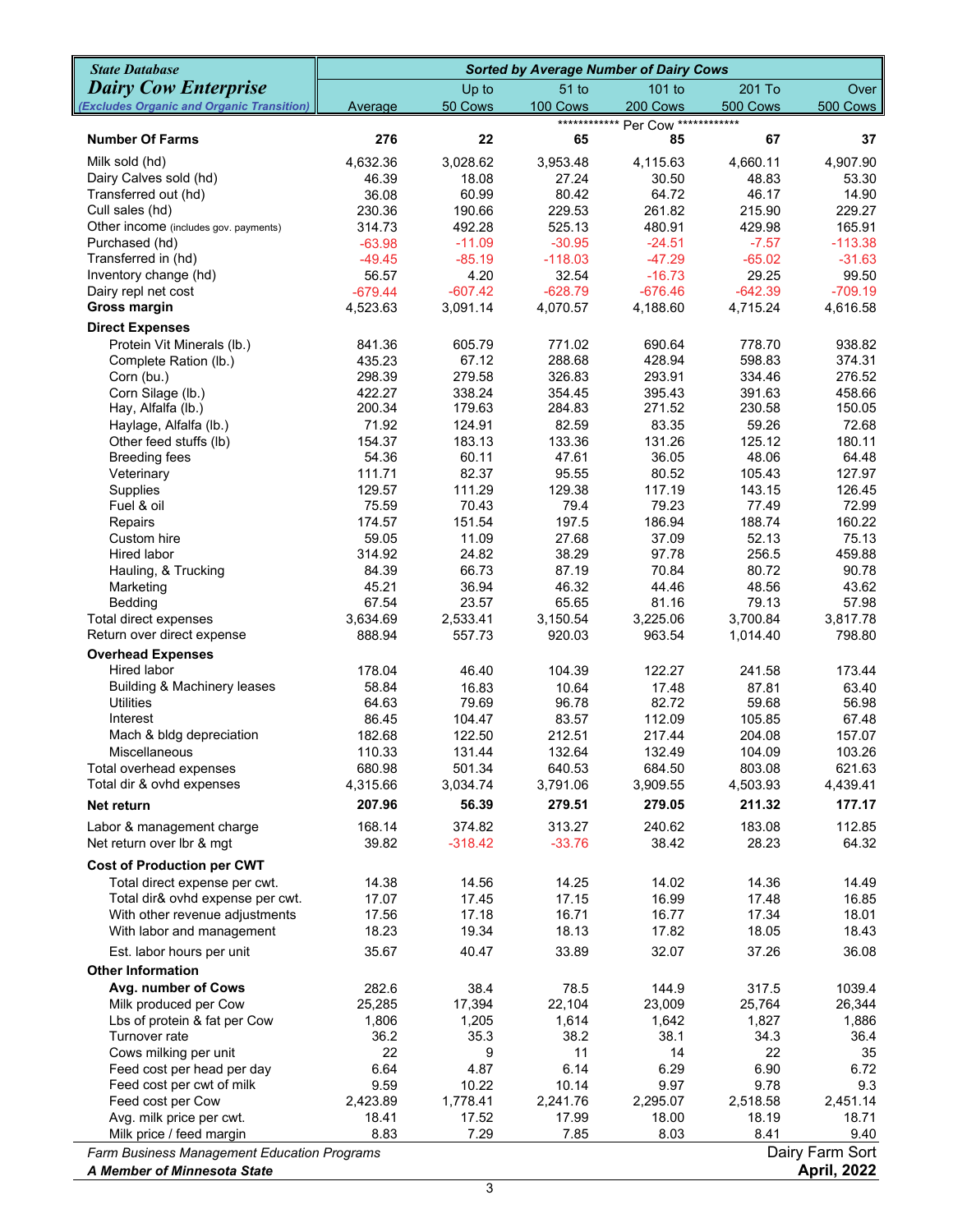## Selected Dairy Enterprise Factors from the Farm Business Management Program Database

| (excludes Organic and Organic Transition) |                      |             |             |             |             |           |  |  |  |
|-------------------------------------------|----------------------|-------------|-------------|-------------|-------------|-----------|--|--|--|
|                                           |                      | up to $50$  | 51-100      | 101-200     | 201-500     | over 500  |  |  |  |
| <b>Herd Size</b>                          | <b>State</b><br>Ave. | <b>COWS</b> | <b>COWS</b> | <b>COWS</b> | <b>COWS</b> | cows      |  |  |  |
| Number of Farms                           | 276                  | 22          | 65          | 85          | 67          | 37        |  |  |  |
| Ave # of Cows                             | 282.6                | 38.4        | 78.5        | 144.9       | 317.5       | 1039.4    |  |  |  |
| Milk Prod. Per Cow                        | 25,285               | 17,394      | 22,104      | 23,009      | 25,764      | 26,344    |  |  |  |
| Feed Cost per Cwt                         | \$9.59               | \$10.22     | \$10.14     | \$9.97      | \$9.78      | \$9.30    |  |  |  |
| Interest per Cwt                          | \$0.34               | \$0.60      | \$0.38      | \$0.49      | \$0.41      | \$0.26    |  |  |  |
| Vet, Breeding & Supplies / Cwt            | \$1.17               | \$1.46      | \$1.23      | \$1.02      | \$1.15      | \$1.21    |  |  |  |
| Hired Labor per Cwt                       | \$1.95               | \$0.41      | \$0.65      | \$0.96      | \$1.93      | \$2.40    |  |  |  |
| Deprec/Lease per Cwt                      | \$0.96               | \$0.80      | \$1.01      | \$1.02      | \$1.13      | \$0.84    |  |  |  |
| Milk Price per Cwt                        | \$18.41              | \$17.52     | \$17.99     | \$18.00     | \$18.19     | \$18.71   |  |  |  |
| Dir & Ovhd Cost per Cwt                   | \$17.07              | \$17.45     | \$17.15     | \$16.99     | \$17.48     | \$16.85   |  |  |  |
| Return over Dir & Ovhd per Cow            | \$208                | \$56        | \$280       | \$279       | \$211       | \$177     |  |  |  |
| Herd Profit over Dir&Ovhd                 | \$58,769             | \$2,165     | \$21,942    | \$40,434    | \$67,094    | \$184,150 |  |  |  |
| Owner Labor&Mgt per Cwt                   | \$0.66               | \$2.15      | \$1.42      | \$1.05      | \$0.71      | \$0.43    |  |  |  |
| Net per Cow after Labor&Mgt               | \$40                 | $-$ \$318   | $-$ \$34    | \$38]       | \$28        | \$64      |  |  |  |
| Herd Profit over Labor&Mgt                | \$11,253             | $-$12,228$  | $-$2,650$   | \$5,569     | \$8,966     | \$66,854  |  |  |  |







**Number** 150 **of Farms by Herd** 100 **Size** 50 **O**esser  $\bigcirc$ ٠o 0 2017 2018 2019 2020 2021 <50 cows 47 29 26 29 22 51-100 cows 126 104 75 69 65 101-200 115 97 86 79 85  $201-500$  75 64 68 69 69  $\overline{\varkappa}$  $\frac{33}{28}$  28 29 37



*Farm Business Management Education Programs* Dairy Farm Sort *A Member of Minnesota State* **April, 2022**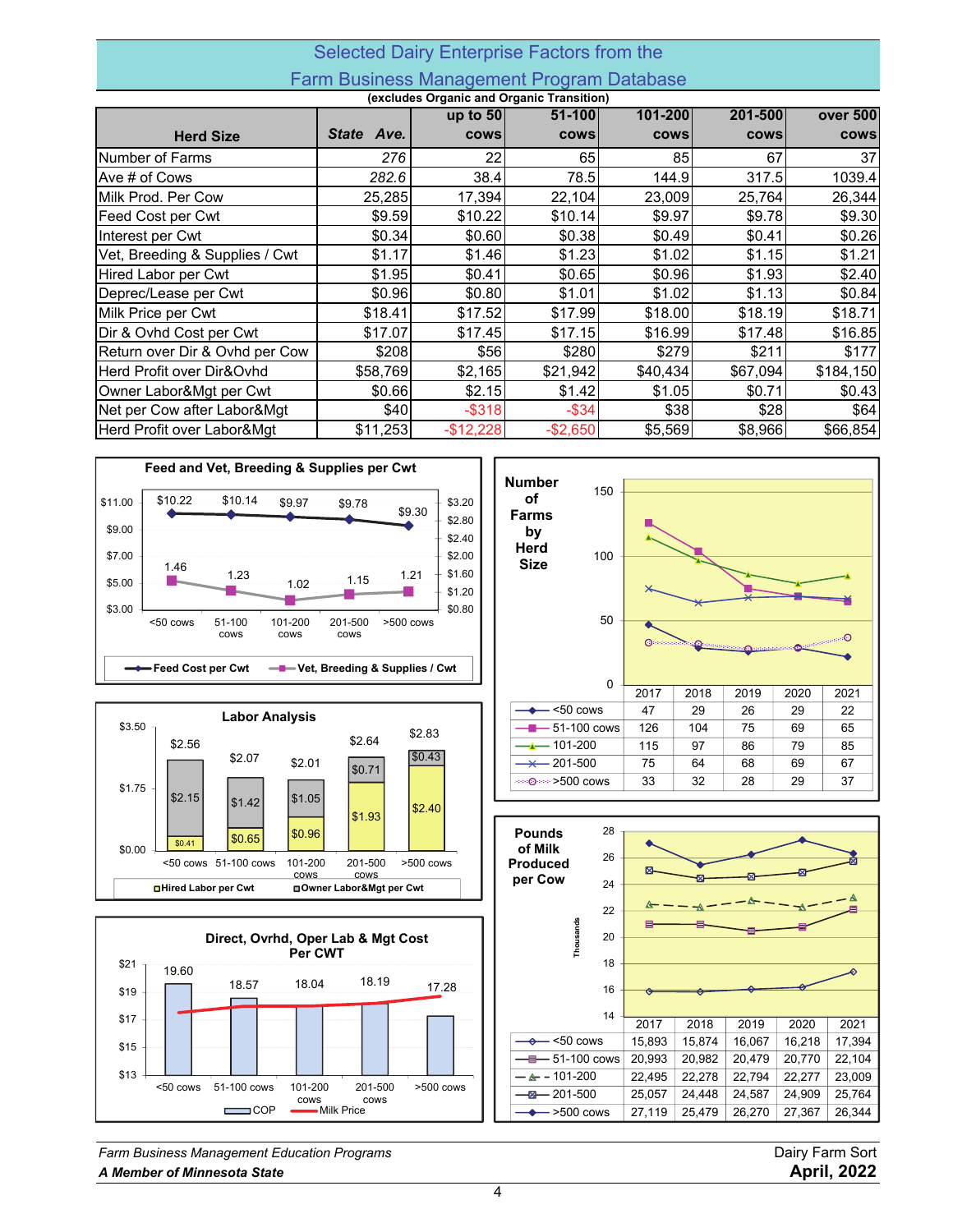# **Additional Selected Sorts within the Dairy Enterprise**

 The State Database provides the opportunity to dig deeper into the data using special markers on farms with different practices. Using the FINPACK & RankEM Central software from the Center for Farm Financial Management, specific production practices can be included or excluded from a given sort. This enables selected practices to be compared. Below is a sample of the sort options which provide another comparative look at Minnesota's State Dairy Data.

|                            | All        | <b>Robotic</b> |                    | <b>Non-Robotic Non-Robotic</b> |                | <b>Dairy</b>       |
|----------------------------|------------|----------------|--------------------|--------------------------------|----------------|--------------------|
| <b>Sort - Includes</b>     |            | <b>Dairy</b>   | <b>Traditional</b> | <b>3X Milking</b>              | <b>Organic</b> | <b>Initiatives</b> |
| Number of Farms            | 298        | 30             | 212                | 33                             | 22             | 76                 |
| Number of Cows             | 269        | 197            | 242                | 631                            | 94             | 223                |
| Milk Produced per Cow      | 25,049     | 26,631         | 24,319             | 27,293                         | 16,131         | 24,359             |
| <b>Milk Sold</b>           | \$4,630.06 | \$4,861.19     | \$4,427.99         | \$5,088.10                     | \$4,542.85     | \$4,554.45         |
| <b>Gross Margin</b>        | \$4,525.14 | \$4,938.15     | \$4,295.95         | \$4,986.99                     | \$4,582.34     | \$4,561.25         |
| Feed Cost per Cow          | \$2,417.70 | \$2,681.82     | \$2,331.62         | \$2,590.52                     | \$2,183.20     | \$2,438.73         |
| <b>Breeding Fees</b>       | \$53.66    | \$49.89        | \$54.41            | \$55.69                        | \$27.25        | \$51.58            |
| Veterinary                 | \$109.98   | \$110.60       | \$108.21           | \$120.72                       | \$44.33        | \$105.79           |
| <b>Repairs</b>             | \$175.15   | \$244.95       | \$168.87           | \$169.48                       | \$197.41       | \$167.80           |
| <b>Hired Labor per Cow</b> | \$486.69   | \$201.59       | \$453.40           | \$672.74                       | \$249.18       | \$470.56           |
| Interest                   | \$86.78    | \$190.38       | \$84.35            | \$65.30                        | \$99.59        | \$88.44            |
| Depreciation               | \$183.32   | \$347.29       | \$171.87           | \$165.07                       | \$207.52       | \$163.34           |
| Total Dir &Ovhd Cost       | \$4,306.22 | \$4,735.79     | \$4,114.18         | \$4,720.40                     | \$3,948.44     | \$4,361.78         |
| <b>Net Return</b>          | \$218.92   | \$202.36       | \$181.77           | \$266.59                       | \$633.90       | \$199.47           |
| Cost of Prod - O&D         | \$17.19    | \$17.78        | \$16.92            | \$17.30                        | \$24.48        | \$17.91            |
| Turnover Rate              | 36.1       | 36.8           | 36.9               | 34.4                           | 31.5           | 35.6               |
| Lbs of Protein&Fat/Cow     | 1,789      | 1,835          | 1,734              | 1,977                          | 1,147          | 1,757              |
| Lb. of Milk Sold/FTE       | 1,951,742  | 2,583,031      | 2,001,594          | 1,788,106                      | 1,147,939      | 1,884,821          |
| Feed Cost per CWT          | \$9.65     | \$10.07        | \$9.59             | \$9.49                         | \$13.53        | \$10.01            |
| <b>Average Milk Price</b>  | \$18.58    | \$18.44        | \$18.26            | \$18.79                        | \$28.59        | \$18.85            |



| <b>Farm Business Management Education Programs</b> | Dairy Farm Sort    |
|----------------------------------------------------|--------------------|
| A Member of Minnesota State                        | <b>April, 2022</b> |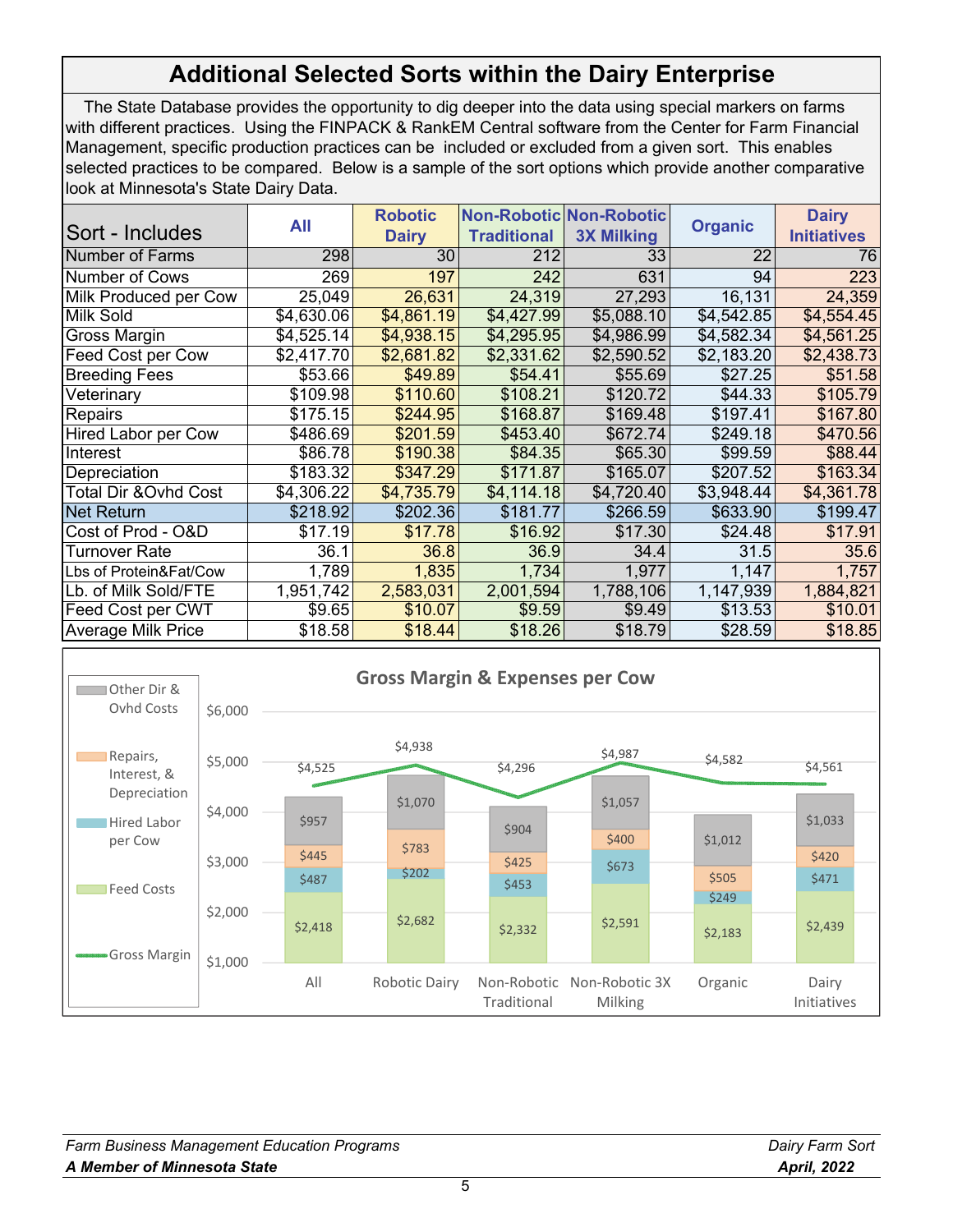### **Summary of Selected Dairy Enterprise Factors - Average Farm Data (excludes Organic and Organic Transition)**















*Farm Business Management Education Programs Dairy Farm Sort A Member of Minnesota State April, 2022*





Vet, Breeding & Supplies